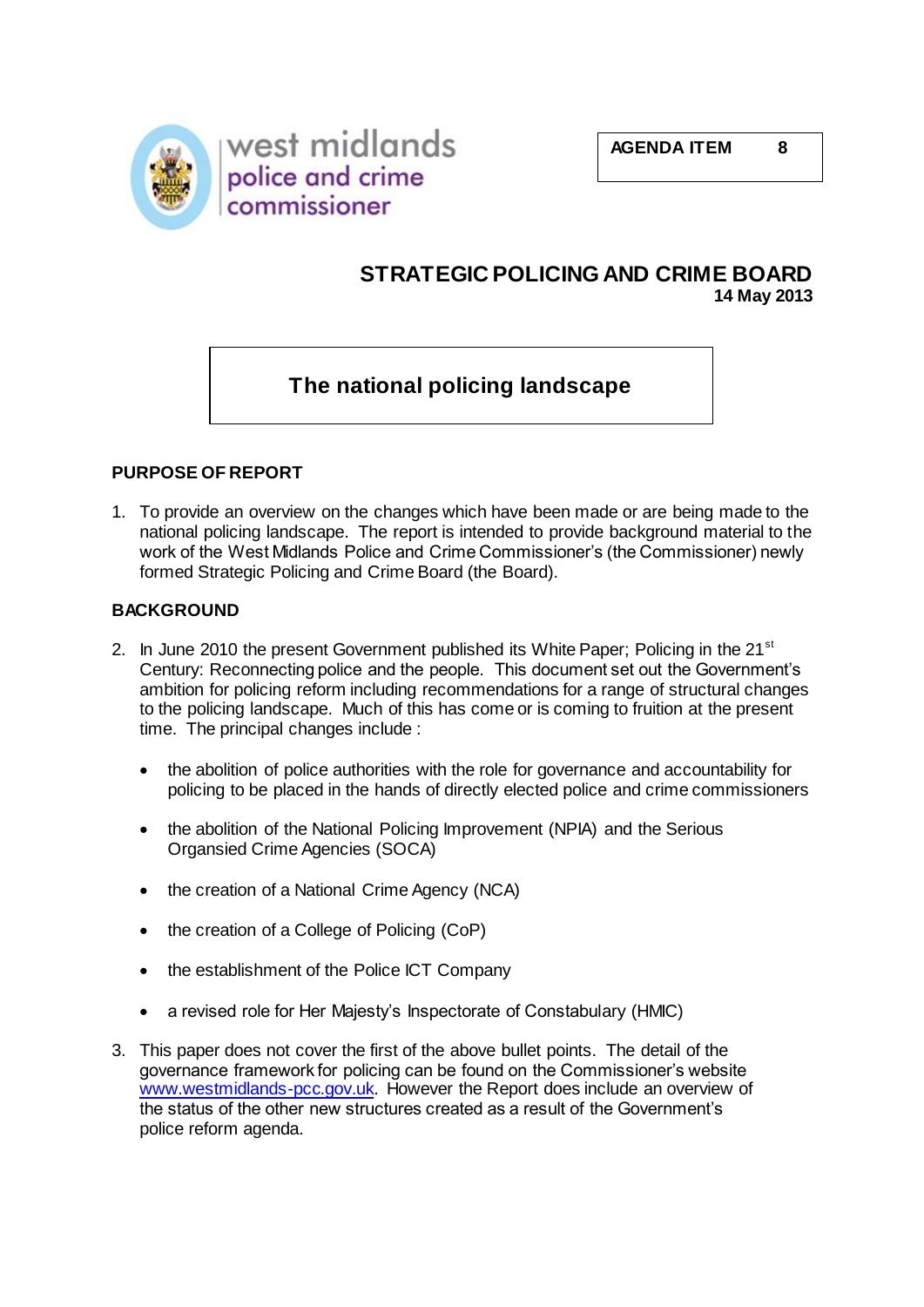## **NATIONAL CRIME AGENCY (NCA)**

- 4. On 25 April 2013, the Crime and Courts Bill received Royal Assent. The Act includes the creation of the National Crime Agency (NCA) and sees the abolition of the SOCA and the NPIA. The aims of the NCA are to prevent and detect serious organised crime a function currently performed by SOCA. The plan is that the NCA will comprise four operational units:
	- the organised crime command will work with police forces and other agencies to fight organised crime groups operating across local, national and international borders
	- the border policing command will make sure that all law enforcement agencies operating in and around the UK's border are working to achieve the same priorities
	- the economic crime command is intended provide an innovative and improved capability to deal with fraud and economic crimes, including those carried out by organised criminals
	- the Child Exploitation and Online Protection Centre will work with industry, government, children's charities and law enforcement organisations to protect children from sexual abuse and bring offenders to account
- 5. The NCA will also house a National Cyber Crime Unit. The Agency will be launched on 1 October 2013 and will be fully operational by the end of the year.
- 6. The Act allows the Secretary of State to modify the functions of the NCA by statutory order to include counter-terrorism functions; a function that was not previously afforded to SOCA and a potential significant expansion of the NCA's powers. The Government has not given any indication of its intention to modify the functions of the NCA.
- 7. The NCA will have responsibility for the delivery of the Government's organised crime strategy 'Local to global: reducing the risk from organised crime' which was published in July 2011. The NCA is described as an operational crime agency which will:
	- pull together a single national intelligence picture on organised criminals and their activities
	- have the authority to coordinate and organise the national response to organised crime, prioritising resources according to threat
	- work with law enforcement partners to ensure that those who commit serious and organised crime are pursued and brought to justice, their groups and activities disrupted, and their criminal gains stripped away
- 8. The work of the NCA will need to link closely with work done by the Force both within the West Midlands, but also through the regional structures that operate across the four forces of the West Midlands. Staffordshire, Warwickshire, West Mercia and West Midlands work collaboratively in a number of areas which will link to the work of the NCA including the Regional Organised Crime Unit (ROCU), comprising the Regional Asset Recovery Team, the Regional Intelligence Unit, the Regional Confidential Unit and other functions. The region's use of the "Operation Viper" model for regional operational activity against organised crime is successful but at variance with the "standing army" model commonly in use elsewhere. There is a requirement for ongoing analysis and oversight relating to this approach, particularly as the required capabilities of ROCUs become more codified.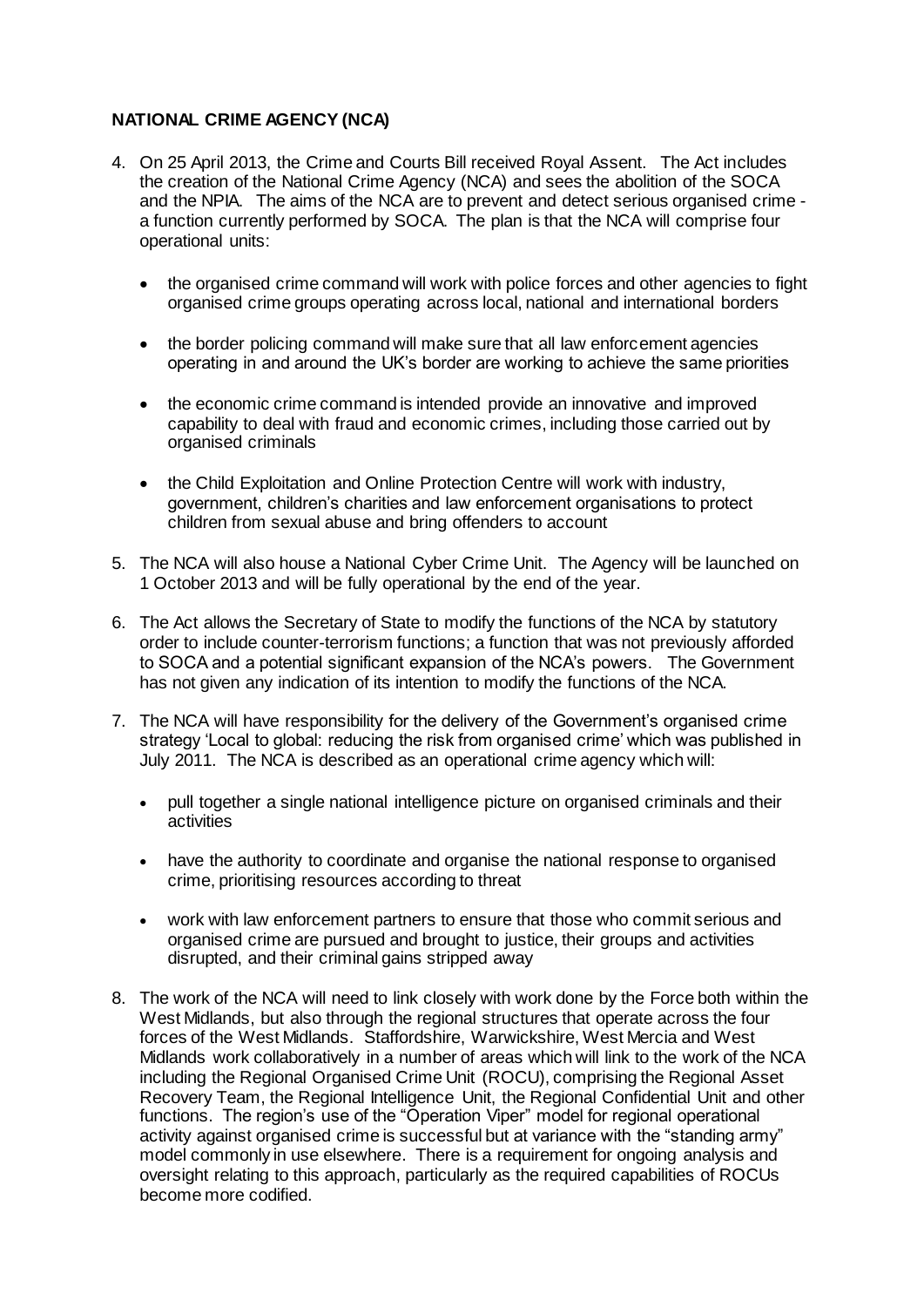- 9. The Commissioner will seek to use regional structures that involve the four police and crime commissioners and chief constables to give oversight of the working relationship with the NCA, including the operation of their tasking powers. There will also be a requirement to ensure there is appropriate oversight of bilateral relationships between the Force and the NCA.
- 10. In addition the Commissioner will be monitoring any proposals for the extension of the NCA's functions, particularly in respect of counter-terrorism policing. The Commissioner has expressed the view that counter-terrorism policing is both more effective and accountable when it is embedded in a local policing framework, and so any proposals relating to this function would require very close scrutiny. Counter-terrorism is an area of policing where the Commissioner believes that there has been significant benefit from location of such resource in lead forces enabling effective linkages from local policing through to national and international structures.
- 11. The NCA, as an agency of the Home Office, is accountable to the Home Secretary and can be called before the Home Affairs Select Committee. The Commissioner will be seeking to ensure that the interests of both the Force and his office are met by the governance structures in place for the NCA. He has expressed concern that current proposals fail to give an adequate role to commissioners.
- 12. More generally, the introduction of the Strategic Policing Requirement and associated guidance impacts on how forces and commissioners develop and maintain capabilities that comprise part of a national need.

## **COLLEGE OF POLICING**

- 13. The Home Secretary announced a new policing professional body in December 2011. The College of Policing has been created as a company limited by guarantee but is expected to be given statutory status in the future. It has been given the remit of setting standards for the police service on training, development, skills and qualifications. It does this, taking over from the NPIA who previously carried out this role. It will also take over some of the of the current doctrine and practice functions of the Association of Chief Police Officers.
- 14. Police and Crime Commissioners, alongside Chief Police Officers, the Police Federation and the Superintendents Association are represented on the Board of the College of Policing. The Commissioner is one of four police and crime commissioners who are a member of the Board. He was nominated by Commissioner colleagues through the Association of Police and Crime Commissioners. The Board is chaired by the former Vice Chancellor of Loughborough University, Professor Shirley Pearce with Chief Constable Alex Marshall in post as the College's Chief Executive. The Home Office has no formal role on the Board.
- 15. The College is still in its infancy but intends to meet the following objectives:
	- protect the public interest
	- set and enhance first-class national standards of professionalism to ensure excellence in operational policing
	- identify evidence of what works in policing and share best practice
	- support the education and professional development of police officers and staff
	- enable and motivate staff and partners to work together to achieve a shared purpose.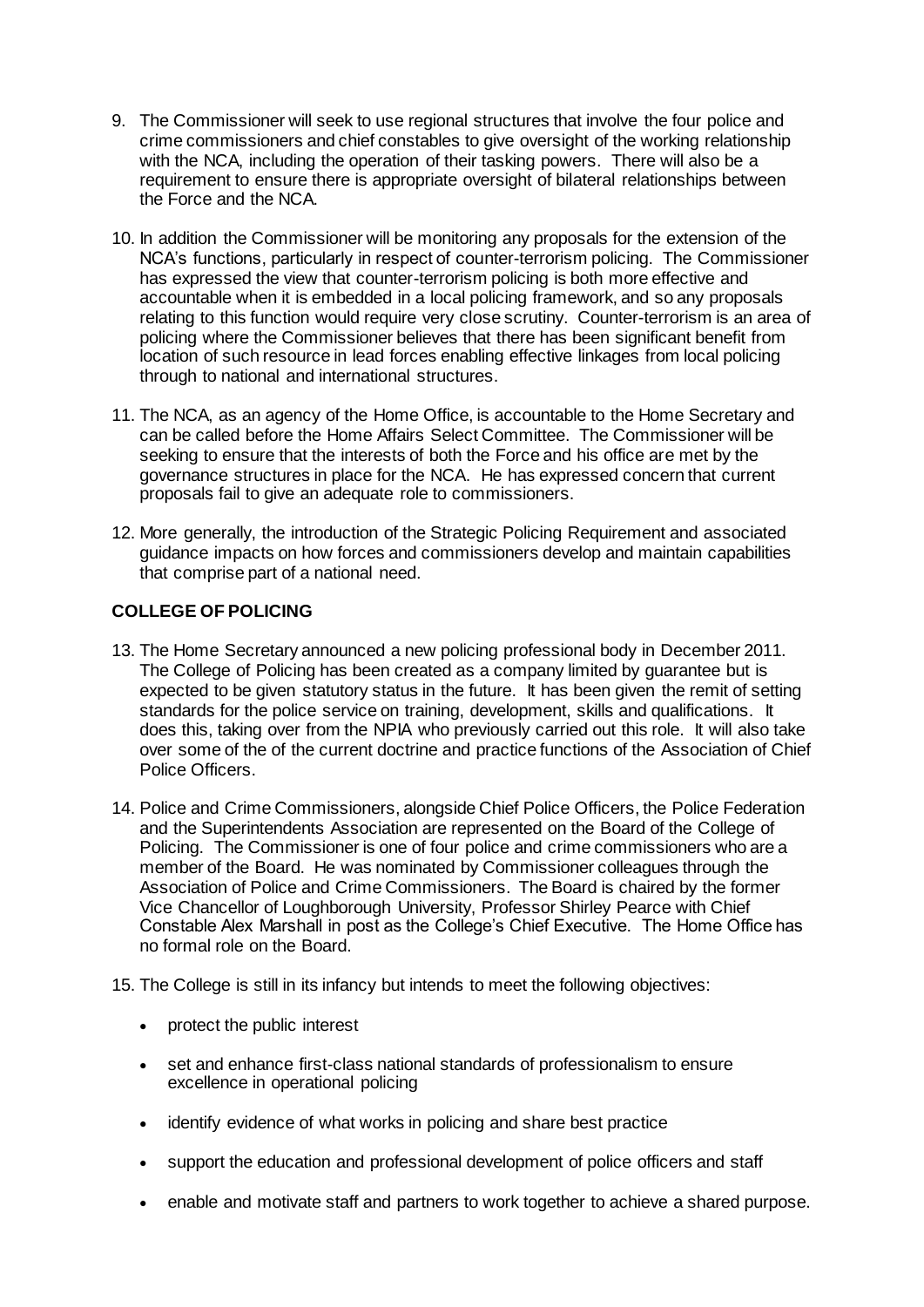- 16. To deliver these objectives the College intends to strengthen the links between the police service and other organisations. It is working with universities to share and develop the underlying evidence base for policing practice, and with other organisations (including the private sector) to ensure that, where appropriate, the police service can access the very best training from outside policing.
- 17. The College has conducted some regional seminars for police and crime commissioners and sought views on its business plan. In addition to its objective the College has work to undertake including a review of its estates and its future funding model. The College for the time being is funded by the Home Office through top-slicing of the police fund. There is an expectation that the College will move to a more self-sufficient model, potentially involving some charging for services. The funding model will be an important consideration for both police and crime commissioners and chief constables as the College establishes itself in the new policing landscape.

## **THE POLICE ICT COMPANY**

- 18. The Police ICT (Information and Communications Technology) Company was incorporated by the Home Office in June 2012. It is intended to help forces improve operational effectiveness and get better value for money and innovate ICT. The intention is for the company to be fully owned by police and crime commissioners with police forces and other law enforcement agencies as its customers. Currently the company, which is not operationally active, is owned by the Home Office and the Association of Police and Crime Commissioners.
- 19. The Company has the potential to take over a number of ICT roles previously undertaken by the NPIA. These functions have, for the time being, been transferred to the Home Office. These provide:
	- Essential front line ICT services, including the Police National Database
	- Procurement, implementation and management of complex ICT contracts and
	- Provision of strategic ICT advice.
- 20. There remains a lack of clarity at this time of writing this Report on the future role for the ICT Company which will be dependent its benefits being demonstrated, in particular to police and crime commissioner. The Commissioner will wish to be assured that the Company adds genuine value to the needs of West Midlands Police and does not result in disproportionate risk transferring to individual commissioners.

## **HER MAJESTY'S INSPECTORATE OF CONSTABULARY (HMIC)**

- 21. The Police Reform and Social Responsibility 2013 made some changes in the statutory remit of the HMIC. The Act is intended to give HMIC greater independence from the Home Secretary with direct accountability through to Parliament rather than the Secretary of State. However the Home Secretary is still able to commission inspection work.
- 22. HMIC has no inspection powers in respect of police and crime commissioners with its statutory remit only extending to police forces. It is possible, should there be a wish to do so, for a police and crime commissioner to request HMIC to conduct an inspection on a particular part of the force or particular matters or activities within the Force. If such an inspection is undertaken then it is possible for HMIC to make a charge for the costs incurred. As yet no charging framework has been produced by HMIC.